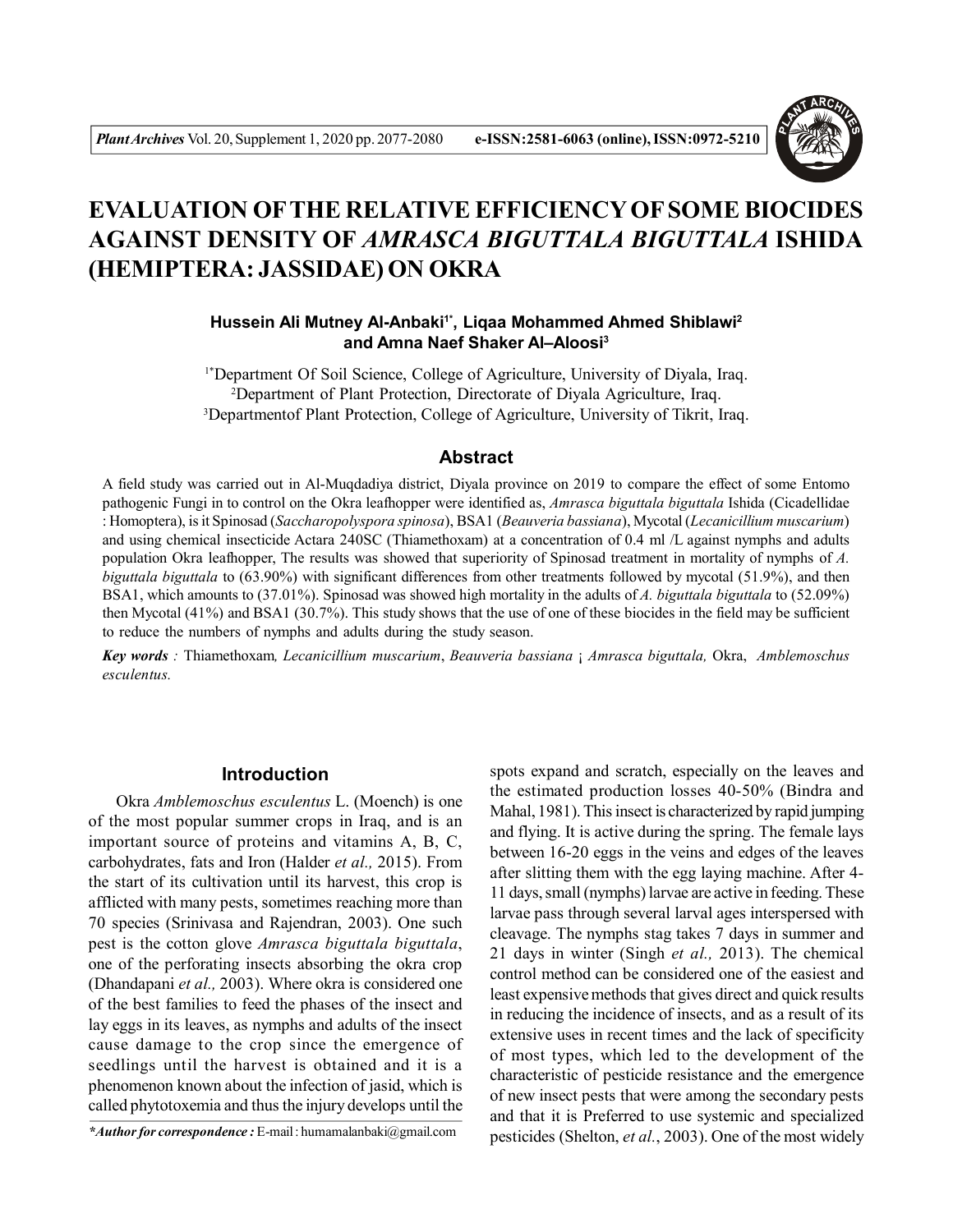used fungi in the world to control more than 100 species of insects is the pathogenic insect, especially the fungus *Beauveria bassiana* (Padmaja and Kaur, 2001). This fungus is very prepared for nymph-of Hemiptera and larva of Lepidoptera (Kaaya and Hassan, 2000). Thompson, et al. 1997 reported that Spinosad has a rapid effect on digestion and contact with a broad spectrum of insects through continuous stimulation of the insect's nervous system, leading to death within 1-2 days of treatment.. In Iraq, Saleh *et al.*, (1999) used fungi *B. bassiana*, *V. lecanii* and *Paecilomyces* sp. as biological agents in controlling white fly *Bemessia tabaci* over eggplant, and fungi *V. lecanii* outperformed the nymphs mortality rates after 19 days of treatment. The aim of this study was to evaluate the efficacy of *B*. *Bassiana* and *L*. *muscarium* and Spinosad biomass by percentage mortality ratios and their adoption as biocides against cotton Leafhopper *A. biguttala biguttala.*

# **Materials and Methods**

# **Initialize the field**

On 1 April, 2019, an experiment was conducted in Al-Muqdadiya region - Diyala governorate, where the seeds of *Amblemoschus esculentus* (local variety - Petra) were planted after preparing and plowing a onedonum area of land in hole on a 3-meter long grove in an open field, and the distance Between Border and another 75 cm and the distance between plants and another 30 cm (Al-Kafagi and Al- Mukhtar, 1989). irrigation was melt down, and after the plants reached 10 days after the seedlings dawned, spraying of the vegetative system was carried out with the following pesticides was watered, and after the plants reached 10 days after the seedlings dawned, spraying of the vegetative system was carried out with the following pesticides was watered, and after the plants reached 10 days after the seedlings dawned, spraying of the vegetative system was carried out with the following pesticides :

1. (BSA1) *Beauveria bassiana* obtained from the National Center for Organic Agriculture - Ministry of Agriculture, which was loaded with millet seeds and used at a rate of  $4 \text{ g}$  / liter of water where millet seeds bearing the blackboards were soaked in a sterile glass mug of capacity 1 liter for one hour at room temperature, then millet seeds were separated from the suspension by Perforated of a cloth. The recommended concentration of  $1 \times 10^9$  spores / ml was calculated by calculating the number of spores for the fungal cell suspension (Hemacytometer) according to the Equation: Number of spores per ml = sum of the number of spores in the four terminal

cells x  $2500 \times 10^6$  (Hansen, 2009). Then, to the fungal suspension, add a drop of 20-Tween concentration of 0.01, which is a substance that helps spread the blackboards in the suspension (Al Amery, 2009).

- 2. The commercial preparation of the fungus *Lecanicillium muscariium* (Mycotal) was used at a rate of 4  $\frac{g}{\text{}}$  liter to obtain a concentration of 1 x 10<sup>7</sup> spores / ml, according to the recommendations of the manufacturer produced by the Netherlands company Koppert.
- 3. Spinosad (*Saccharopolyspora spinosa*), produced by Dow Agro Sciences, was used according to the recommendations at 0.25 ml / l.
- 4. The chemical pesticide Actara 240SC (Thiamethoxam) produced by Syngenta of France at a concentration of 0.4 ml /L as recommended by the company.
- 5. The comparison treatment is sprayed with water only.

The number of insects from nymphs and adults in this experiment was estimated using direct counting method, and they were calculated after 3, 5, 10, 14, 21 and 30 days after of the treatment and used the Abbott equation (1925) to estimate the insect population reduction percentage was computed through Abbott formula (Abbott, 1925).:

$$
Corrected\% = \left(1 - \frac{\text{n in T after treatment}}{\text{n in Coafter treatment}}\right) \times 100
$$

## **Sample collection**

Samples of okra leaves were collected during the crop growth stage until 30 days for the period from 1/5 to 1/6/2019. The samples were taken in the morning by cutting 1 leaves / repeats / at the rate of 3 replicates / treatment and placed in bags of marked polyethylene (all leaves Separately and according to the parameters), then the samples were transferred to the laboratory and examined by a magnifying glass or the use of optical microscopy when needed, and after placing the samples in the refrigerator for 1-2 hours to inhibit the movement of insects.

## **Statistical analysis**

The global field experiment was carried out according to the design of the complete randomized sectors (RCBD) in the field, and the comparison of results using the test of the least significant difference (L.S.D) and under the probability level of 0.05 and used the ready program (2001) SAS for statistical data analysis and by computer.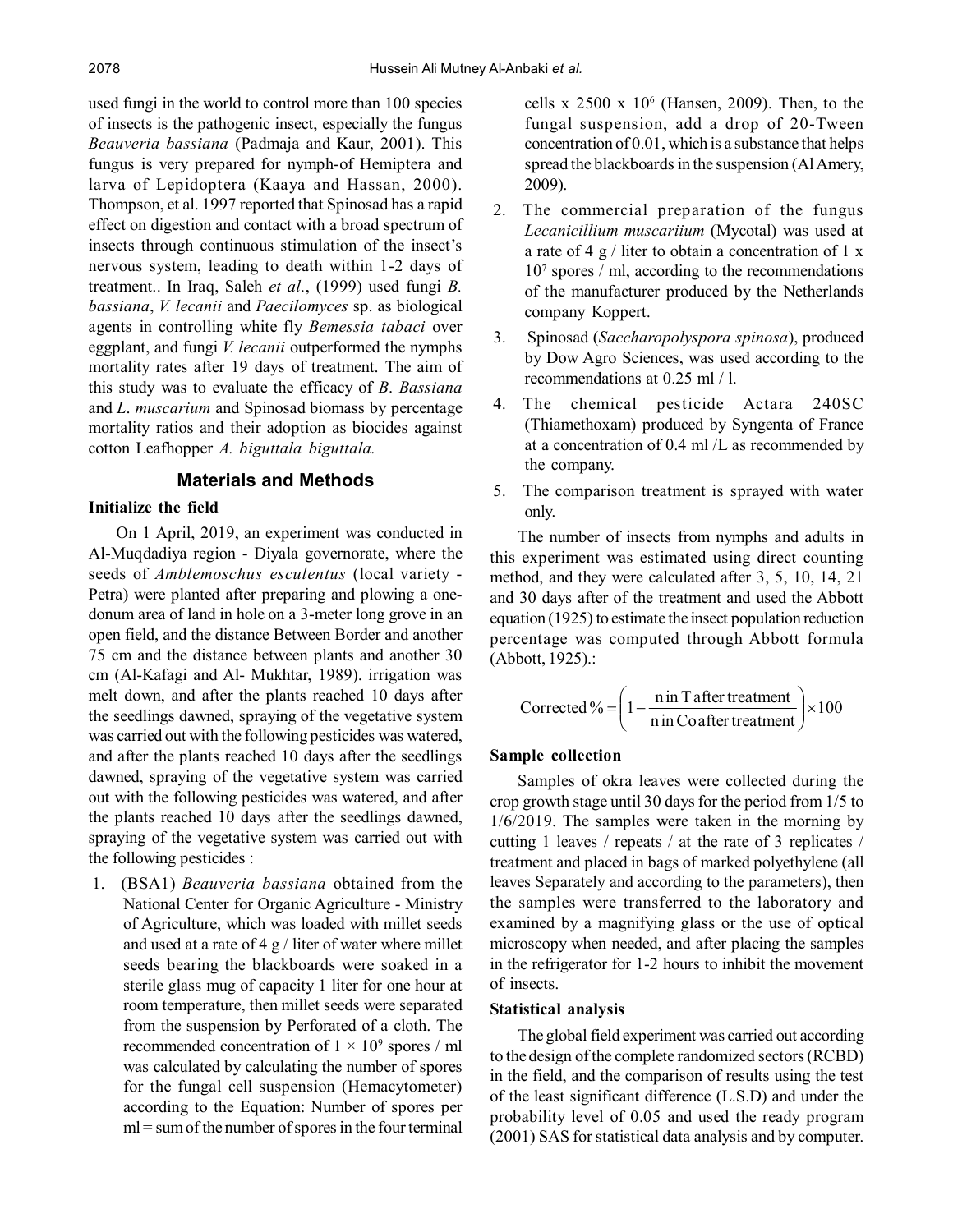# **Results and discussion**

#### **The effect of spraying some biocides in nymph of leafhopper** *A. biguttala biguttala* **on okra in the field**

Results of Table 1 indicate that spinosad treatment exceeded five days after spraying over other biocides, as the mortality reached 77.11%, This is followed by the treatment of L. *muscarium* (Mycotal) of 50.33% and then the *B. Bassiana* isolate (BSA1) of 40%. in figure (1) Also to record the lowest number of *A. biguttala biguttala* nymphs for Spinosad treatment after 14 days of spraying, where the average number of them reached to less than 1 nymph / leaf, which recorded a mortality of 90.18%, The same applies to general rates, and through table 1, we note that the treatment of Spinosad in the percentage of homicide percentage exceeds the rest of the biological transactions, which is 44.76%, and this may be due to its effectiveness in the method of joint influence on the processes of digestion (Stomach) and by contacting, as it works.

Table 1: Efficacy of some biocides against of nymphs *A*. *biguttala biguttala* the rest of the other biological treatments by on okra in the field.

| <b>Treatment</b>      | % relative efficiency of transactions after spraying / days |       |       |       |       |       |       |  |  |  |
|-----------------------|-------------------------------------------------------------|-------|-------|-------|-------|-------|-------|--|--|--|
|                       | 3                                                           |       | 10    | 14    | 21    | 30    | Rate  |  |  |  |
| B. bassiana<br>(BSA1) | 33.33                                                       | 40.00 | 60.00 | 71.43 | 17.33 | 0.00  | 37.01 |  |  |  |
| Spinosad              | 44.7                                                        | 77.11 | 42.67 | 88.77 | 90.18 | 40.00 | 63.90 |  |  |  |
| Mycotal               | 33.33                                                       | 50.33 | 62.43 | 68.11 | 45.77 | 52.00 | 51.9  |  |  |  |
| Actara                | 84.11                                                       | 80.33 | 78.9  | 65.00 | 63.90 | 51.00 | 70.54 |  |  |  |
| $0.05$ L.S.D.         | 2.509                                                       | 5.42  | 6.55  | 3.2   | 2.9   | 5.1   | 2.1   |  |  |  |

To stimulate the nervous system of the insect treated and lead to loss of control of the muscles and continuous stimulation of nerves leads to insect death within 1-2 days (Thompson *et al.,* 1997), It affects the neurotransmitter receptors on the chemical carrier G-amino butric acid (GABA) and is similar in the mechanism of toxic effect of chemical pesticides from the neonicotimaide group (Salado, 1997, 1998). This biocides has been tried on many insect pests and has given satisfactory results on many field crops and fruit trees, especially sucking insects such as cotton (Banerjee *et al.,* 2000) and onion thrips (Al-Anbaki, 2012). The use of biocides is a non-chemical method that also helps in maintaining vital enemies, especially predators and parasites in the fields.

Immaraju *et al*., (1992) stated that the best way to use Spinosad is to spray it on the vegetative system, especially with absorbent insects. this safe for the environment, mammals, birds and fish, and has recommended its use on more than 100 crops, including apples, almonds, citrus and vegetables.

**The effect of spraying some biocides in adult of leafhopper** *A. biguttala biguttala* **on okra in the field**



**Fig.1:** Average Numbers of nymphs of leafhopper *A*. *biguttala biguttala* /leaf before and after spraying on okra in the field.

The results of table 2 indicate, through the general rates of the efficacy values of the treatments, after 30

> days of spraying, Spinosad treatment exceeds registering of 52.09%, followed by the treatment of the *L. muscarium* (Mycotal) of 41%, and then the treatment of *B. bassiana* (BSA1) of 30.7%, It is also clear from the table 2 that the same values for the treatment of Spinosad and the *L*. *muscarium* (Mycotal) are 41% after 14 days of spraying, but after 21 days of spraying, we notice that the Spinosad treatment is superior to other biological treatments. As shown in Fig. 2, also, the lowest population density was recorded

for *A. biguttala biguttala* in the treatment of Spinosad, where the number of its preparation reached less than 3 adults / leaves, which recorded a mortality of adults 62.33%. This is in line with what he mentioned (Al-Anbaki, 2012) when sprayed on the onion vegetative variety of grano texas to combat onion *Thrips tabaci* in open field conditions.

It has been shown from the above that one sprinkle on the vegetative group of the Spinosad and the *L. muscarium* (Mycotal) during the planting season may be sufficient to reduce the lesion population density by half, compared to one sprinkle of the chemical pesticide Actara 240SC (Thiamethoxam) where the percentages of murder of nymphs and adults reached 70.54% and 58.58%, respectively. There is no doubt that the use of biocides in combating agricultural pests is of high value in the safety factor and the non-pollution of agricultural crops. The use of *Licanecillium muscarium* in open fields is also very safe for human health (Deacan, 1983).

However, one of its basic requirements for germination of spores of fungi is the availability of